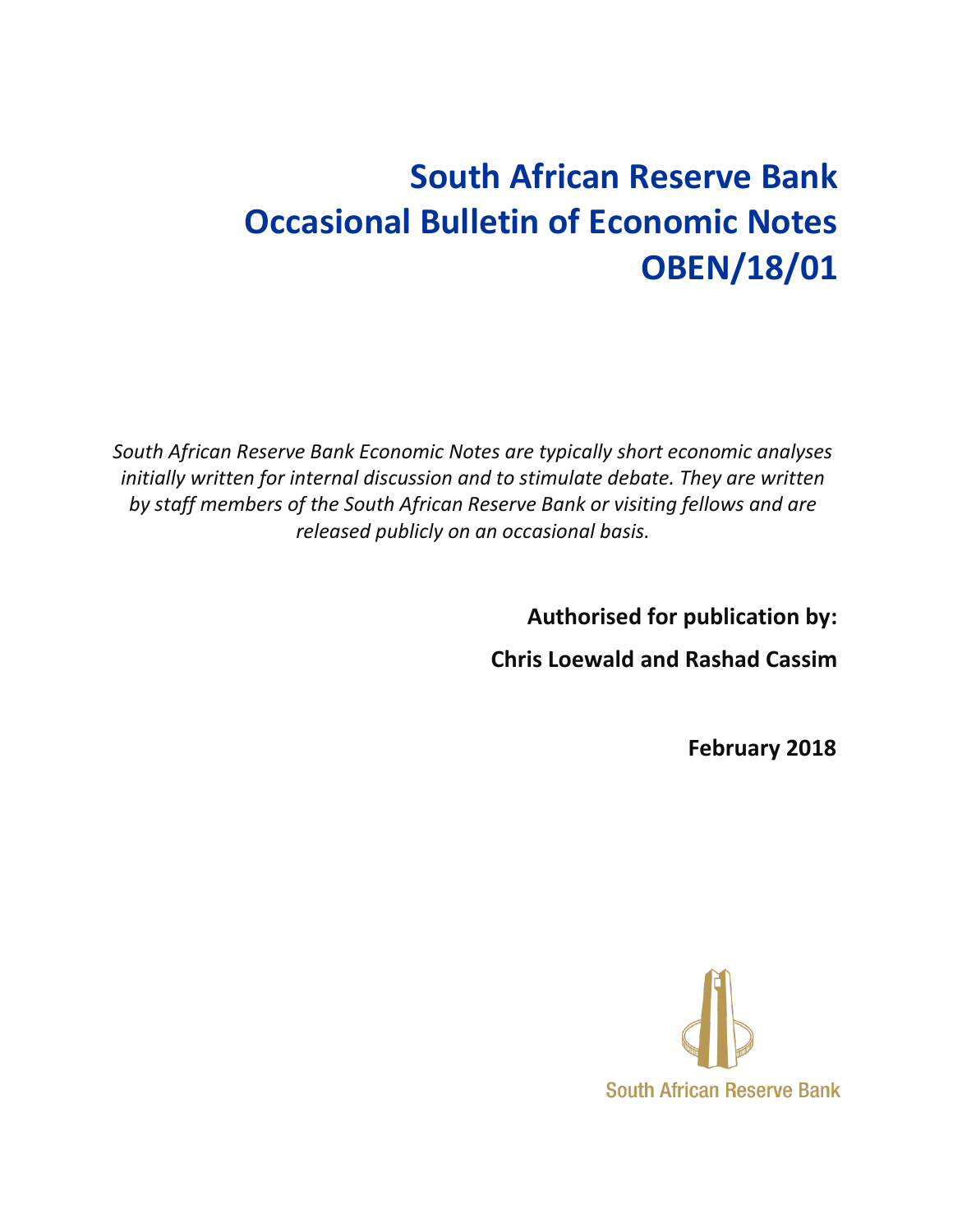# **SARB Occasional Bulletin of Economic Notes February 2018**

# **Contents** *Page 1.* Making sense of neutral real interest rates *Chris Loewald……………..……………………….……..……………………….……….….………………………………….3 2.* Has the South African economy run out of fiscal space? *Alain Kabundi and Luchelle Soobyah…………………..…………………………………….…..………….……....11* 3. Onwards and downwards – The changing role of administered prices in headline inflation *Erik Visser, David Fowkes and Theo Janse van Rensburg …………………..……………………….………16* 4. Is our core rotten? *Franz Ruch………………………………………………….…………………………………………….…..………….……….22* 5. Crowding out: diagnosing South Africa's stubborn current account deficit *David Fowkes, Thulisile Radebe and Sihle Nomdebevana …………………..……………………….…….27*

**The views expressed in these Economic Notes are those of the author(s) and should not be attributed to the South African Reserve Bank or South African Reserve Bank policy. While every precaution is taken to ensure the accuracy of information, the South African Reserve Bank shall not be liable to any person for inaccurate information, omissions or opinions contained herein.**

**Information on South African Reserve Bank Economic Notes can be found at http://www.resbank.co.za /Research/Occasional Bulletin of Economic Notes/Pages/EconomicNotes-Home.aspx**

**Enquiries Head: Research Department South African Reserve Bank P O Box 427 Pretoria 0001**

**Tel. no.: +27 12 313-3911 0861 12 SARB (0861 12 7272)**

**© South African Reserve Bank**

**All rights reserved. No part of this publication may be reproduced, stored in a retrieval system, or transmitted in any form or by any means without fully acknowledging the author(s) and these Economic Notes as the source.**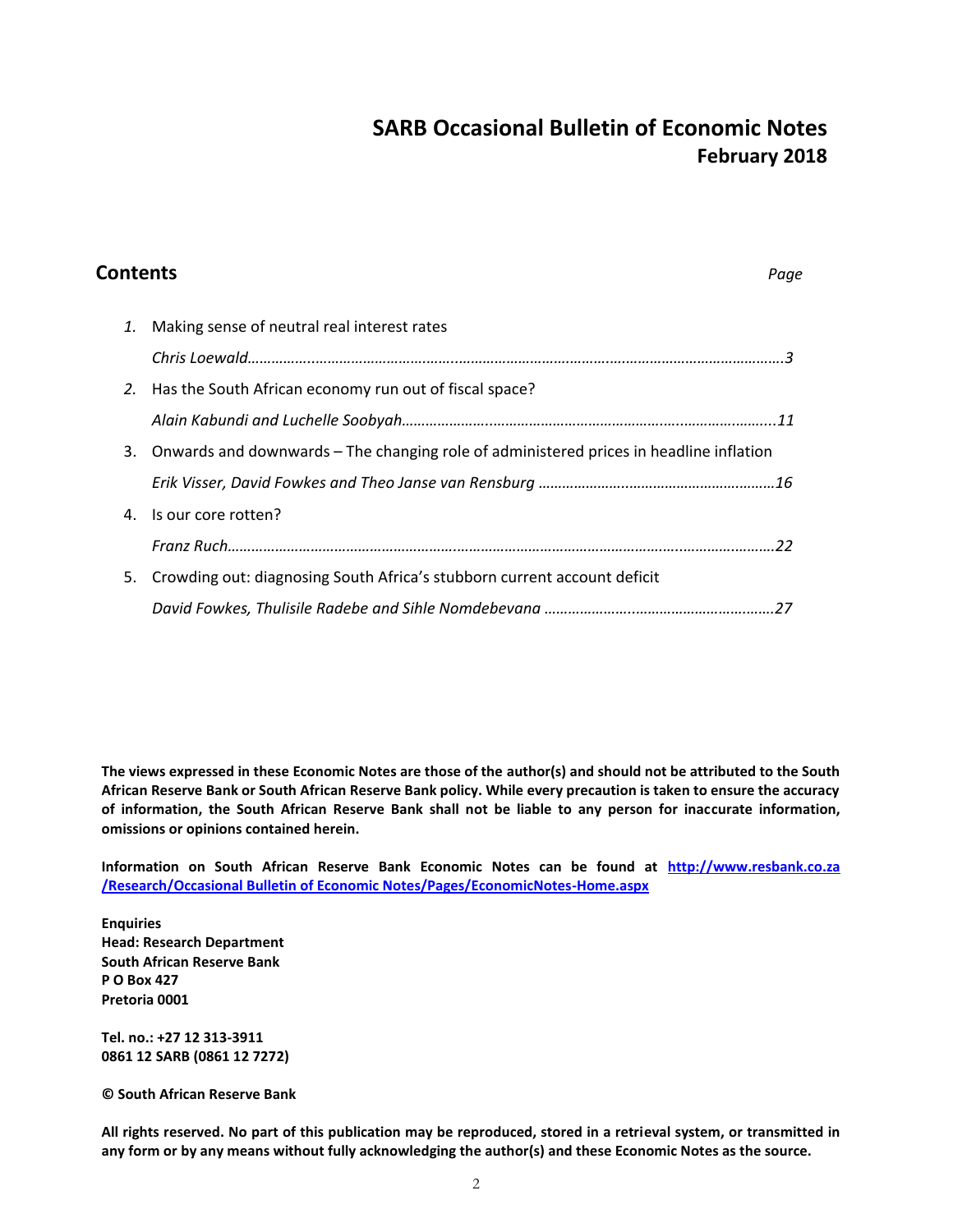## **Has the South African economy run out of fiscal space?**

### **October 2017**

### **Alain Kabundi and Luchelle Soobyah**

#### **Abstract**

This note provides an empirical estimation of the primary balance sustainability gap for South Africa for the period 2000 to 2018. The results show that the South African primary balance sustainability gap has remained under severe strain since the global financial crisis. We estimate a negative sustainability gap at -1% of gross domestic product for 2016, which suggests little space for fiscal policy. The contributing factors are low growth and rising fiscal debt as a result of expansionary fiscal policy, a decline in commodity prices, and a decrease in revenue growth.

#### **1. Introduction**

Prior to the global financial crisis (GFC), many emerging market and developing economies (EMDEs) experienced strong and sound fiscal positions, mainly due to rising commodity prices. This, in turn, helped to abate the magnitude or impact of the crisis on these economies. Like most other EMDEs, especially commodity exporters, South Africa used countercyclical fiscal policy as a tool to curtail the negative effects of the financial crisis. Consequently, the fiscal positions in numerous EMDEs have deteriorated considerably since the GFC. Kose, Ohnsorge, and Sugawara (2017) find that both precrisis improvements and post-crisis deteriorations have been particularly noticeable among commodity-exporting EMDEs in line with the pre-crisis run-up and post-crisis slide in commodity prices. Contrary, the fiscal positions in the advanced economies (AEs) have improved significantly, back to mid-2000 levels.

In his 2014 speech at the Jackson Hole, Mario Draghi emphasised the importance of having room to manoeuvre in fiscal policy. In addition, he argued that it was economically desirable to be able to steer the overall fiscal policy stance.

This note estimates the primary balance sustainability gap using the method recently proposed by Kose et al. (2017) in order to determine whether South Africa currently has fiscal space.

The sustainability gap measures the evolution of debt dynamics or fiscal solvency risk. It estimates the fiscal space in an economy, which is important to ensure debt sustainability and government's continued ability to implement countercyclical fiscal policy.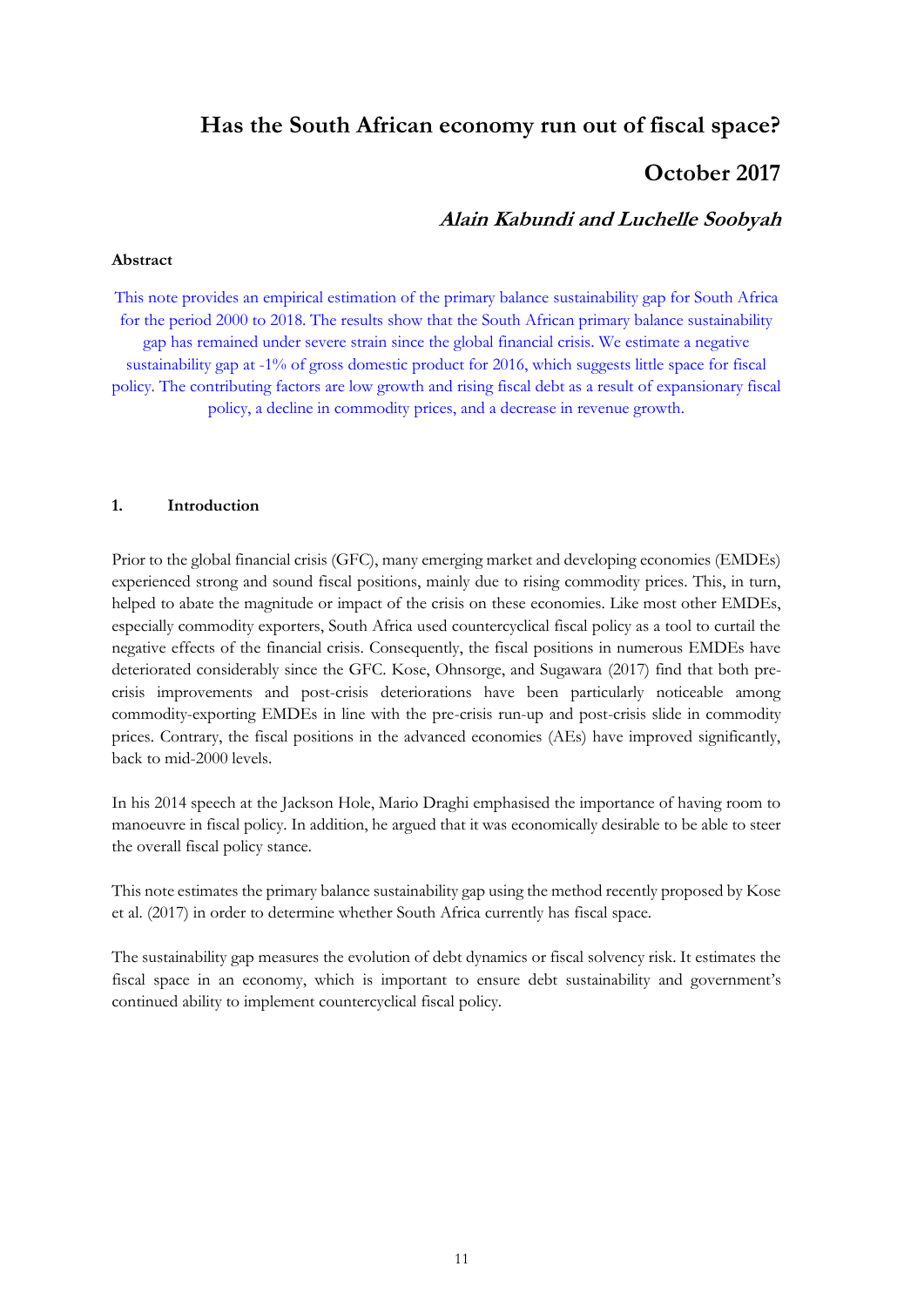#### **2. Measuring the sustainability gap**

The primary balance sustainability gap is the difference between the primary balance and the debtstabilising primary balance. The debt-stabilising primary balance captures the long-term cumulative impact of sustained fiscal deficits on debt stocks under assumed macroeconomic and financial conditions.<sup>1</sup> We calculate the overall primary balance sustainability gap as follows:

$$
pbgap_t = p_t - \left(\frac{i-\gamma}{1+\gamma}\right)d^* \tag{1}
$$

where  $p$  represents the primary balance (on the main budget) as a percentage of gross domestic product (GDP),  $\gamma$  represents nominal GDP,  $d^*$  is the targeted debt ratio, and  $i$  is the long-term interest rate.<sup>2</sup> The results of the primary balance sustainability gap for South Africa from 2000 to 2018, under historical market conditions, are shown in Figure 1. A positive gap indicates a fiscal balance that, if sustained, would over time diminish government debt to below its historical median. A negative gap suggests that the fiscal balance would increase the stock of debt to above  $d^*$ . Some countries may be able to support this level of debt for extended periods of time. But other countries may be forced by financial markets to reduce debt to below  $d^*$  as it may not be possible to sustain these levels without adverse implications. More precisely,  $d^*$  for AEs is higher, at 52.3% of GDP, than that for EMDEs, which is estimated at 45.2% of GDP. This suggests that AEs tend to have a higher level of debt tolerance than EMDEs.

Figure 1 shows that the sustainability gap improves from 2000 to 2001, reaching a high of 3.6%. This is followed by a steep fall in the gap, albeit still positive, between 2001 and 2003. This fall is due to a decrease in the primary balance as a percentage of GDP resulting from declining growth and hence lower revenue growth. Thereafter the sustainability improves from 2003 until 2007, reaching 3.2% in 2007. This trend is similar to the dynamics in most EMDEs, where strong fiscal positions were recorded due to falling debt stocks and narrowing deficits. The reasons for this improvement in South Africa include declining interest rates to historically low levels and the primary balance registering surpluses. High growth as well as fiscal consolidation also played a role in widening the gap. This signals countercyclical fiscal policy, whereby government expenditure growth was contained and large improvements in revenue growth were observed, thus reducing the deficit. Unfortunately, the GFC then triggered a sharp fall in the gap from 2007 to -2.4% in 2009, owing to fiscal stimulus to support the economy. Since then the sustainability gap has recovered slowly, standing at -1% in 2016. The World Bank attributes the sharp erosion of fiscal sustainability in commodity-exporting countries mainly to four factors: the fall in commodity prices after the GFC, a contraction in revenue growth, rising interest rates, and low economic growth since 2007.

The forecast period (2017 and 2018) is based on the primary balance forecast values obtained from the National Treasury.<sup>3</sup> This shows that even though the sustainability gap improves slightly in 2018, it is still below the neutral level, and far below the historical average of 2.6% observed prior to the

<sup>1</sup> The debt-stabilising primary balance is a primary balance that allows debt to converge to a target or median debt-to-GDP ratio.

<sup>2</sup> We use the historical median of the debt-to-GDP ratio, i.e. 38.2% over the period 1998-2016, as the targeted debt ratio. The long-term average nominal GDP growth rate is 10.09% over the same period. The long-term interest rate is proxied by the average of the 10-year government bond yield from 1998 to 2016, which amounts to 10.1%.

<sup>3</sup> National Treasury revised its projections in the 2017 *Medium Term Budget Policy Statement* presented on 25 October 2017. It now projects a deterioration to the primary balance (compared to previous estimates tabled in the main budget in February) with a deficit of -1.2% in 2017/18 and a slight improvement to -0.8% in 2018/19. Previous estimates showed a deficit of -0.1% in 2017/18 and a surplus of 0.2% in 2018/19.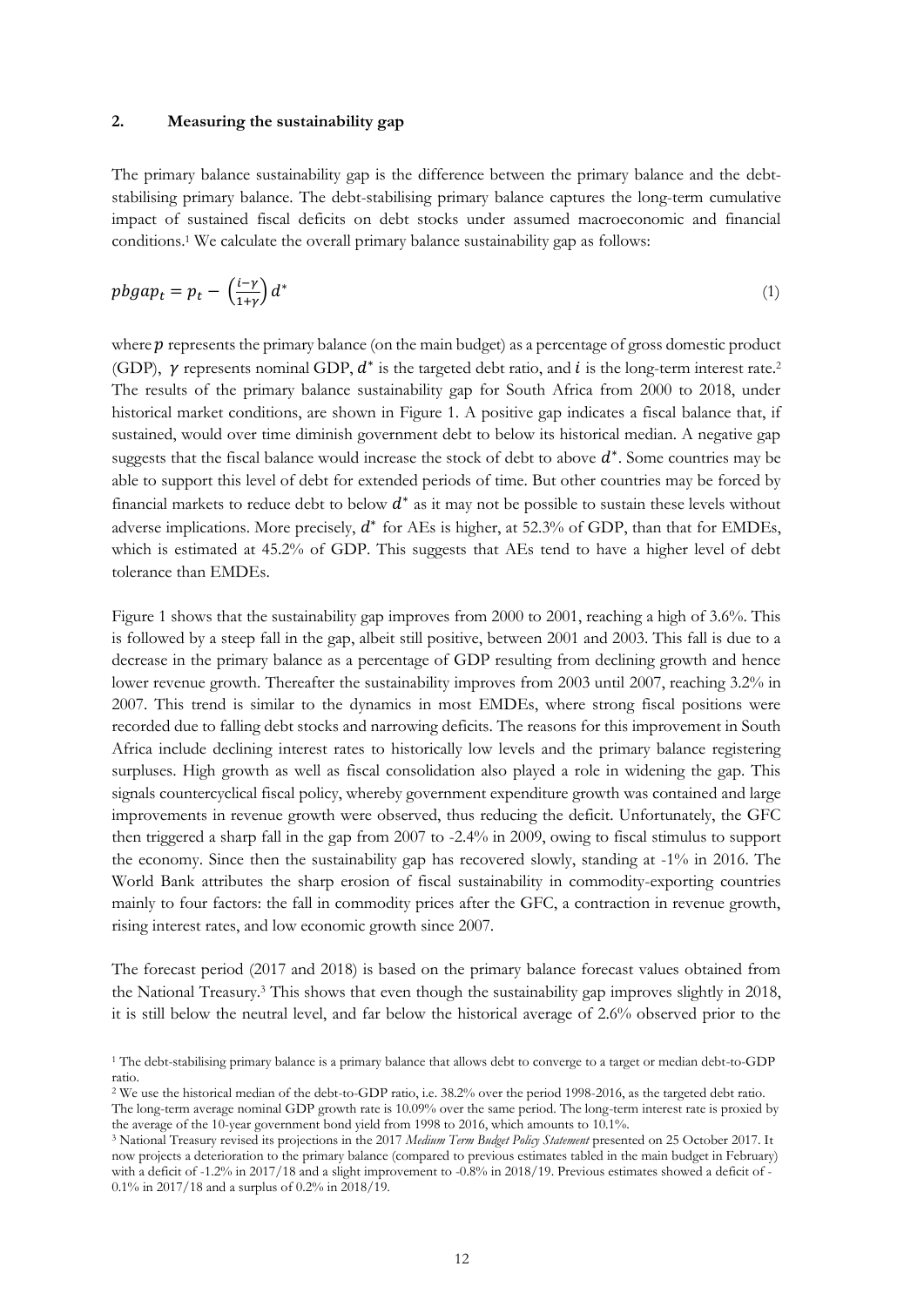GFC (2000 to 2007). Primary balances and debt balances would need to improve significantly, which would be quite challenging in an already constrained fiscal environment.



Figure 2 depicts primary balance sustainability gaps under historical, current, stressed, and benign conditions.<sup>4</sup> The historical condition is the one estimated above in Figure 1. The current condition is based on an interest rate and growth rate at their current levels. In our case, we have 9.18% for interest rates and 7.30% for the growth rate. The stressed condition is the pessimistic scenario in which longterm interest rates are high, at around 11.78%, and nominal growth is extremely low, in this case at 6.79%. The benign situation represents the optimistic scenario, with minimum interest rates and the maximum economic growth rate for the period under investigation. For this ideal situation, we set the interest rate at 8.27% and nominal growth at 12.32%. In addition, we divide our sample into three periods, namely 2000-2007 (which represents the pre-crisis period), 2008-2009 (which coincides with the GFC), and 2010-2016 (representing the post-crisis period).

From Figure 2, we have a positive primary balance sustainability gap in benign conditions in all three subsamples. The sustainability gap is larger and more positive in the pre-crisis period but relatively small in the post-crisis period. Conversely, the stressed case depicts large and negative gaps in all three periods. Even though these measures are comparable, the post-crisis period registers a relatively larger gap. They suggest that if the current situation worsens, the fiscal space will deteriorate even further. The current conditions follow the same pattern, albeit with smaller magnitudes.

<sup>4</sup> Refer to Kose et al. (2017) for an explanation of each measure.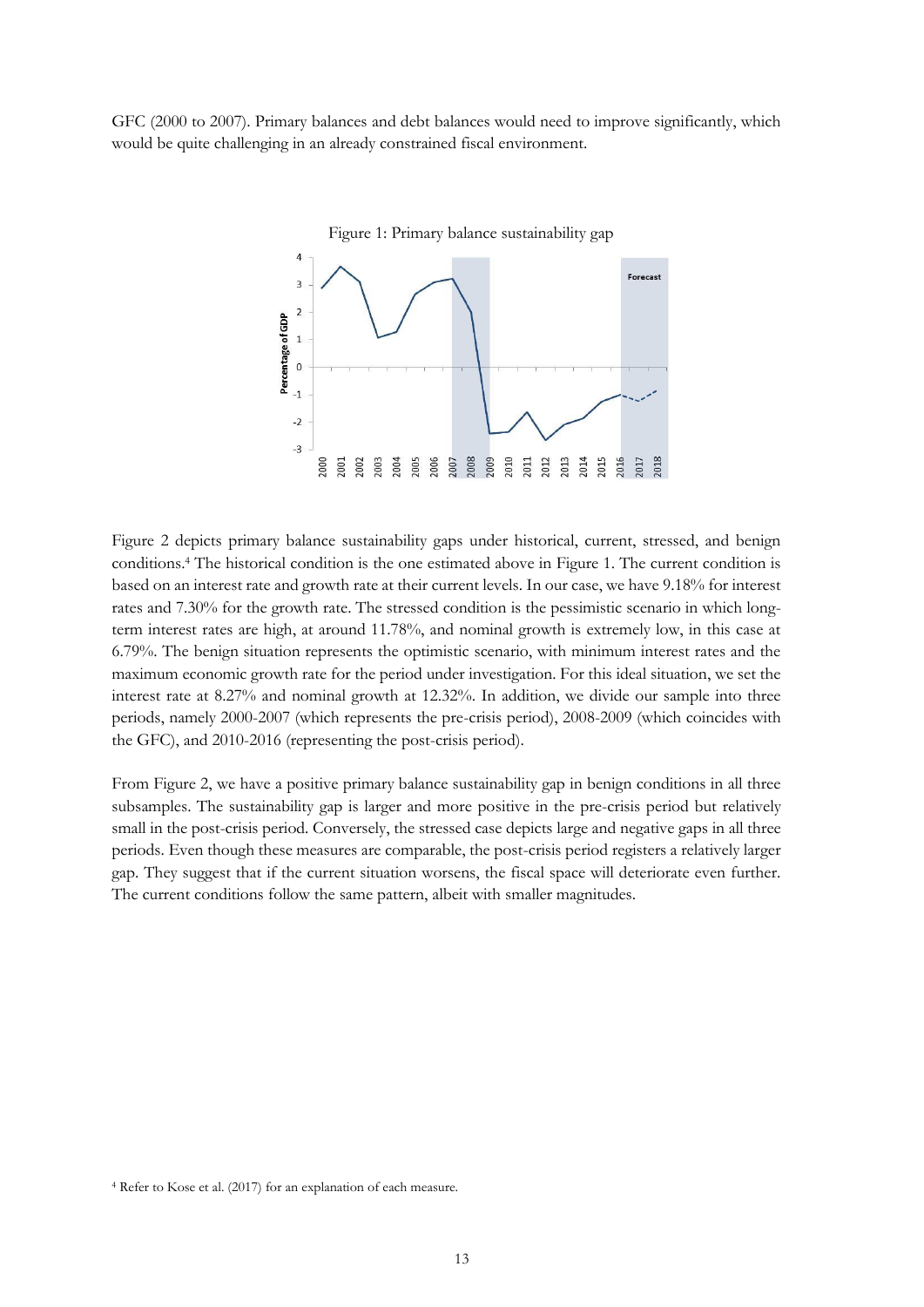



#### **3. The stance of fiscal policy**

This section looks at two other measures of the stance of fiscal policy, namely the overall budget balance and government consumption. It sheds light on the conduct of fiscal policy since 2000.

Figure 3 depicts the overall budget balance and the output gap. If both the budget balance and the output gap move in the same direction, i.e. if they are both improving or both worsening, the policy is countercyclical. Conversely, the policy is deemed procyclical when they move in opposite directions such as that reflected in 2000-2002 (whereby the budget balance and output gap move in opposite directions). We observe from Figure 3 that over several periods the budget balance and output gap move in the same direction. This countercyclical behaviour occurs in the following periods:

(1) 2003-2007: the budget deficit narrowed from -2.4% to a surplus of 0.75% and the output gap improved from -1.7% to 4%;

(2) 2007-2009: the budget surplus eroded sharply from 0.75% to a deficit of -4.6% together with the output gap falling form 4% to -1.1%;

(3) 2009-2011: the budget deficit declined from -4.6% to -4% while the output gap also improved from -1.1% to -0.7%.

However, in more recent years (i.e. 2012 to 2016), the country has reverted to a procyclical fiscal policy. This is reflected in the budget deficit narrowing from -5.2% in 2012 to -4.2% in 2016, while the output gap continues to fall from -0.9% to -1.3% over the same period. The National Treasury's forecast of an improving deficit despite the weak environment also indicates a more procyclical stance. This is possibly due to the tight fiscal space SA is currently in. The current procyclical stance/behaviour is also contrary to that observed in EMDEs. The new regime of low growth, high interest rates, and high sovereign debt, has hindered the prospect of following countercyclical fiscal policy to support the real economy.

We compare these results with the correlation between real GDP growth and the growth rate in consumption expenditure by government. A positive correlation is evidence of a procyclical fiscal policy while the opposite is true for a negative correlation. The results in Figure 4 confirm our findings in Figure 3. They suggest that fiscal policy was countercyclical both before and during the GFC, as